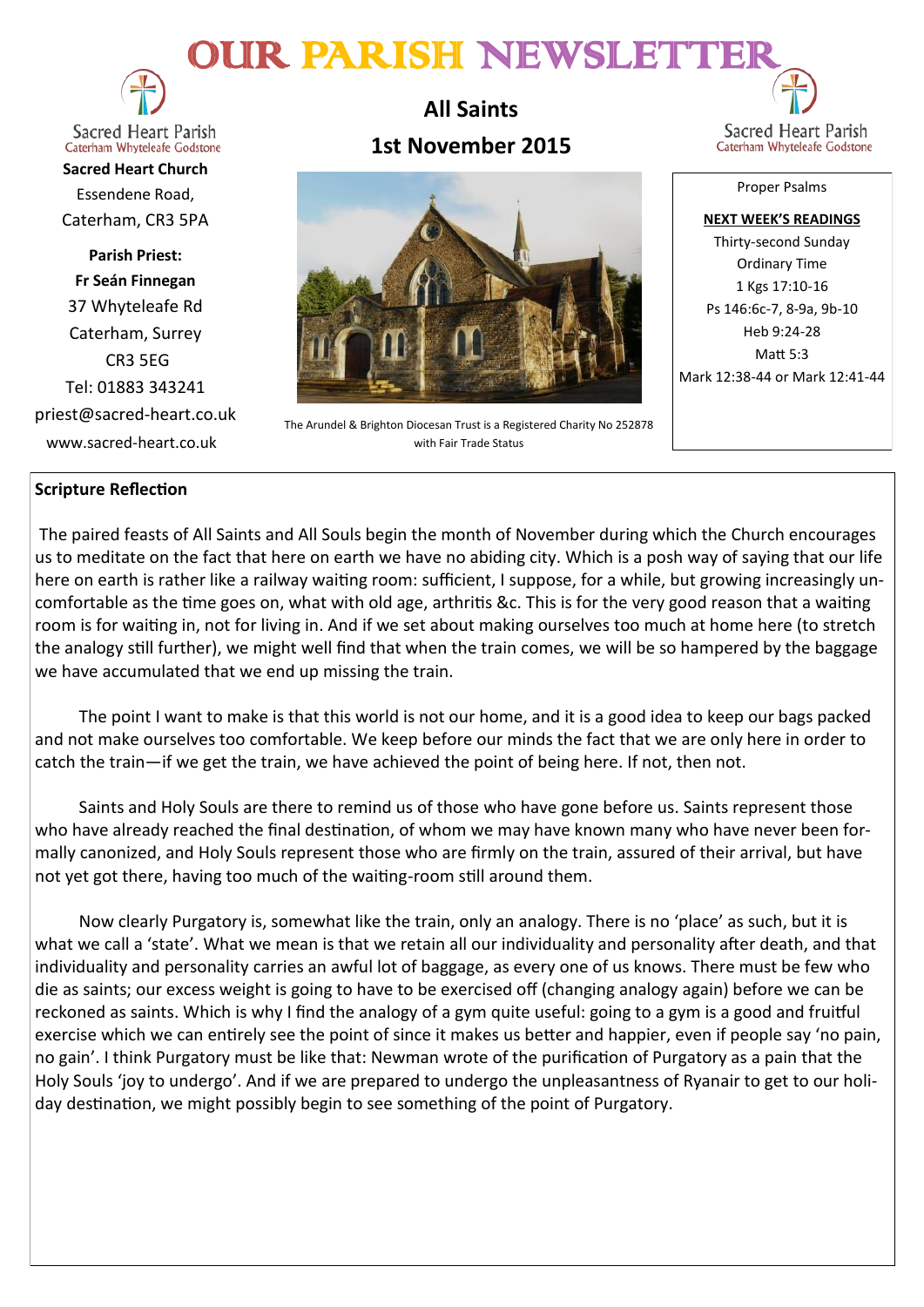

**School forms** - Fr Seán will sign school forms after all Sunday Masses. Please bring the appropriate documentation with you.

## **Caterham Overseas Aid Trust Welcome 'Surrey Harmony'**

Come and enjoy an evening of entertainment from an award winning women's Barbershop Chorus on Saturday 14th November at 8pm at St John's Church, Caterham Valley. Tickets £10 (include a glass of wine or soft drink). Tickets available from Ann 01883 62 4773 or Phil 07905 718346.

Rowland Bros Undertakers are offering to come and speak to a group of people about end of life issues wills, power of attorney, funerals, all that sort of thing. If you would like us to take them up on the offer, would you please let the office know, and if there is enough interest, we will set something up.

*Reflection Day for Year of Mercy - 'Christ looks at us with Mercy and calls us to Discipleship':* Saturday 14 November from 10am-4pm at St Theresa's School, Effingham, Surrey RH5 6ST. Tickets £10. To book contact David Wills on 01293 651157 or email [david.wills@dabnet.org.](mailto:david.wills@dabnet.org?subject=Jeff%20Cavins%20Day%2014%20November)



Where do our prayers come from and what do they mean? Explore the prayers we say every day, for greater depth and satisfaction!

**Join us** for this and more – and of the readings for next Sunday **All welcome!** 

**8.00p.m. Wednesday 4th November,** 

**in the Old Sacristy** (next to the Old Hall)

The Parish of the Nativity will be offering a group for bereaved people to enable them to talk about their loss and how it is affecting them.

The sessions will be facilitated by members of the Bereavement Team but areas of discussion will be put forward by members of the group.

This group will run on the second Tuesday of every month commencing on 10th November.

We will meet after 10am Mass, 10.30am - 12.00pm in the meeting room at St. Joseph's. For further information please contact Maureen on 07759 795319 or Nicki on 07753 661791

# *PRAYER MEETINGS AT ST. BEDE'S ECUMENICAL SCHOOL, Carlton Road REDHILL RH1 2LQ*

*We are starting a half termly series of prayer walks and prayer times for parents, teachers and friends of the school community. The focus for this year will be to pray through biblical themes as they relate to our work and lives here at Saint Bede's.*

*We would love to invite anyone with a heart for prayer for our community here at Saint Bede's and a passion for developing the Christian Ethos to join us from 18:00 to 19:00 in the chapel on the following dates: Tue 15/12, Mon 8/2, Tue 22/3, Tue 24/5, and Tue 19/7. Refreshments available from 17.30. For more information please email [jk@saintbedes.net](mailto:jk@saintbedes.net)*

## Coloma Convent Girls' School [www.coloma.croydon.sch.uk](http://www.coloma.croydon.sch.uk/)



#### **CARETAKING DUTIES FOR THE COLOMA TRUST**

Hours variable (weekend and evening work) From November 2015. We require Caretaking Assistants to liaise with external organisations to provide security during weekend and evening premises bookings. Also to carry out site and facilities duties as required. The ideal candidates should be physically fit and have good interpersonal skills. An application form is

available from Mrs Michelle Price either by email [mprice@coloma.croydon.sch.uk](mailto:mprice@coloma.croydon.sch.uk) or by telephone 020 8654 6228 ext 294. **Closing Date: Friday 6th November 2015** 



**Not Much Time!**

Are there any card makers or scrapbookers out there? Are there any crafty or artistic parishioners out there? Are there parishioners with a bit of time to spare? If so

We are looking to recycle last year's Christmas cards and sell them in aid of Cafod.

We have the old cards, we just need you your flair.

If you have any good quality coloured card, envelopes or equipment, that would be a real help too!

Please contact Gemma Zarembski 01883 342508 to discuss.

Thank you



For further information or tickets please email the Parish Office - info@sacred-heart.co.uk

Tickets for the Panto will go on sale after every Sunday Mass on 8th November 2015

# **Gift Aid**

If you took away a Gift Aid Declaration Form at the recent appeal please return it to the Parish Office. Thank you.

**Blessing of Graves**

Father Séan will bless the graves at St Marys on Sunday 8th November at 3pm.

**Offertory Collection** Sincere thanks for your generosity last weekend: Offertory: £887 (Gift Aid £437.93)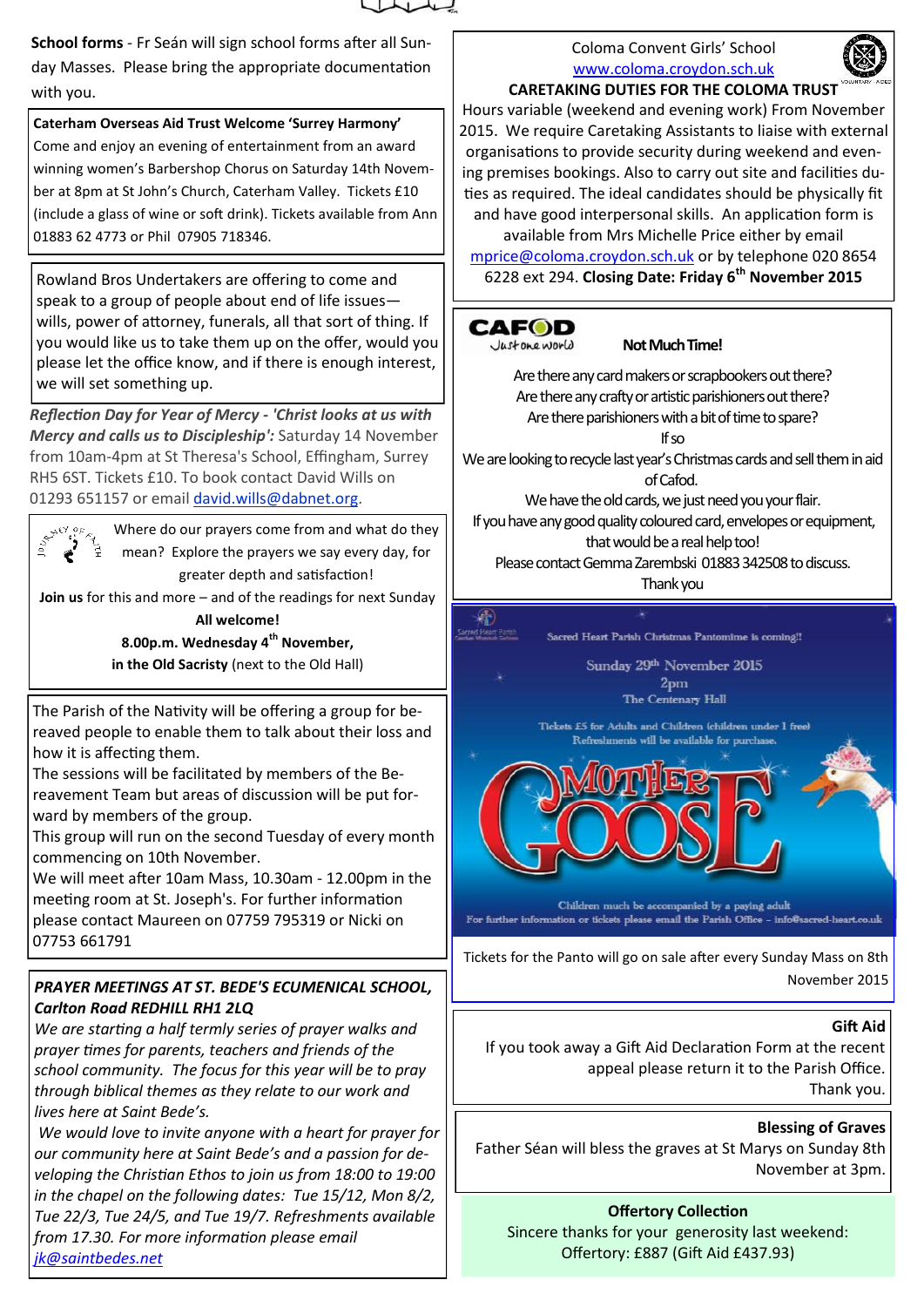#### **WHAT'S ON IN THE PARISH THIS WEEK**

| NO Children's liturgy                         |
|-----------------------------------------------|
| Tea & Coffee after 10:45am Mass               |
| Tea & Coffee after Mass (Old Hall)            |
| 9:15am to 11:15am Toddler Group.              |
| 8pm Journey of Faith                          |
| 7:30pm to 11pm Parish club open               |
| 4pm FHC Session 2A (Old Hall)                 |
| Children's liturgy at 9am Mass only           |
| 10:45am Youth Mass plus FHC Enrolment         |
| Tea & Coffee after 10:45am Mass               |
| **Christmas Panto Tickets to go on Sale after |
| all Sunday Masses.**                          |
| 3pm Blessing of the Graves - St Mary's        |
|                                               |

4pm FHC Session 2B (Old Hall)

#### **Second Collections**

Next Sunday there will be a second collection for the Retired Priest Fund. This collection is eligible for Parish Gift Aid, please use your Parish envelopes.

## **Bishop's Collection for Retired Priests**

At present, we have 32 retired priests cared for by the Diocese. They have each given many decades of service to the people in the Diocese of Arundel and Brighton. Although a priest "retires" from parish duties he is still in ministry and may, if he wishes, assist parishes with his services.

We want to help our retired priests to live independent lives for as long as possible. So the Diocese provides accommodation and pastoral care. As time goes on a retired priest, like any other aging person, may require more and more assistance to continue living at home. The Diocese ensures he receives all necessary personal and pastoral care. Eventually he may need to move to a residential or nursing home. The Diocese helps locate suitable accommodation. Caring for the elderly, we all know, is costly but is something we do not want to skimp on. In 2014, the Diocese spent £253,000 on our retired priests.

o please help by giving generously to the Retired Priests collection. Your donation can also be Gift Aided and the tax rebate benefits your parish.

As we prepare for the launch of the Extraordinary Justice Year of Mercy announced by Pope Francis - "Be merciful even as your Father is merciful" (Luke 3:36) Woldingham School would like to invite parents and local parishes to join with our community for a key note address given by Margaret and Barry Mizen on **Tuesday 3rdNovember in the Auditorium at 7:00pm.** Refreshments will be served from 6:30pm.

Margaret and Barry's son, Jimmy Mizen, was murdered in an unprovoked attack, the day after his  $16<sup>th</sup>$  birthday in 2008. Since his death they have worked tirelessly for peace, championing a message of forgiveness which can change lives, the importance of family and the need to stay strong in the faith.

Please come along to Woldingham to hear a thoughtful and inspiring presentation.



**Your Prayers are requested for the following persons who are ill or housebound:**

Pat Knight; Kathleen & John Saunders; Helen Keogh; Daisy Hill; Christopher Browne; Kit Monk; Krista Thompson; Jane Hill; Rosemary Whale; Pam Weaver; Jimmy Mullen; Bernie Horrocks; Margaret Robertson; Heather Tordimah; Jenny Rowen; Elizabeth Daley; Eileen, Mel & Rose Lattimore; Bryan Smith; Rose Knight; Oliver Farrell; Seeta Pillay; Christopher Miles; Pat McCoy; John Dunlop, Elise O'Connor, Malcolm Bowen, John Gilford, Chris Norman, Bridget Crook, Baby Tabitha Harrison, Christine Vernon, Peggy Sisman, Maureen Kelly, Sheila French, Val Williams, Mary Wallace, Maria Saunders & Don Hancock .

## **FIRST HOLY COMMUNION 2015 /2016**

Please remember that all candidates need to collect a badge from a catechist **before** Mass and **return** it after Mass. If you are late for Mass and are unable to get a badge please find a catechist at the end of Mass.

If you haven't already signed up for your sessions please email [fhc.sacredheart@gmail.com](mailto:fhc.sacredheart@gmail.com) with your preferred dates.

# **DATES FOR YOUR DIARY**

Saturday 7th November 2015, 3:45pm - Parent & Child session 2A. **Sunday 8th November 2015, 10:45am -Enrolment Mass All candidates to meet at 10:30am in the Old Hall**

Sunday 8th November 2015, 3:45pm - Parent & Child session 2B. Saturday 21st November 2015, 3:45pm - Parent & Child session 3A. Sunday 22nd November 2015, 3:45pm -Parent & Child session 3B**-this session is now FULL.**

**Saturday 28th November, 4pm -First Reconciliation (all children)**

If you have any questions, please contact Anne Marie Young via email on [fhc.sacredheart@gmail.com](mailto:fhc.sacredheart@gmail.com) .

## **Parish Meeting**

Our parish needs to decide on whether we will preserve and restore the historic paintings in the sanctuary.

If you would like to have your say, please look at the Parish website for full de-



tails (http://www.sacred-[heart.co.uk/sanctuary](http://sacred-heart.us7.list-manage.com/track/click?u=8106c5cc9588c330e5228c2d0&id=f54e7e39b6&e=1a5b3f14ba)[paintings/\)](http://sacred-heart.us7.list-manage.com/track/click?u=8106c5cc9588c330e5228c2d0&id=f54e7e39b6&e=1a5b3f14ba).

Voting cards will be available t all Sunday Masses on  $1<sup>st</sup>$  and 8<sup>th</sup> November 2015 – please ensure that you familiarise yourself with the proposal before voting.

Extraordinary Ministers of Holy Communion: a date for your diaries. There will be an afternoon of reflection at Woldingham School on Saturday 14th November, beginning at 2.30pm and ending with Mass, hopefully to end at 6.30pm or so. Communion ministers from throughout the deanery are warmly encouraged to attend.